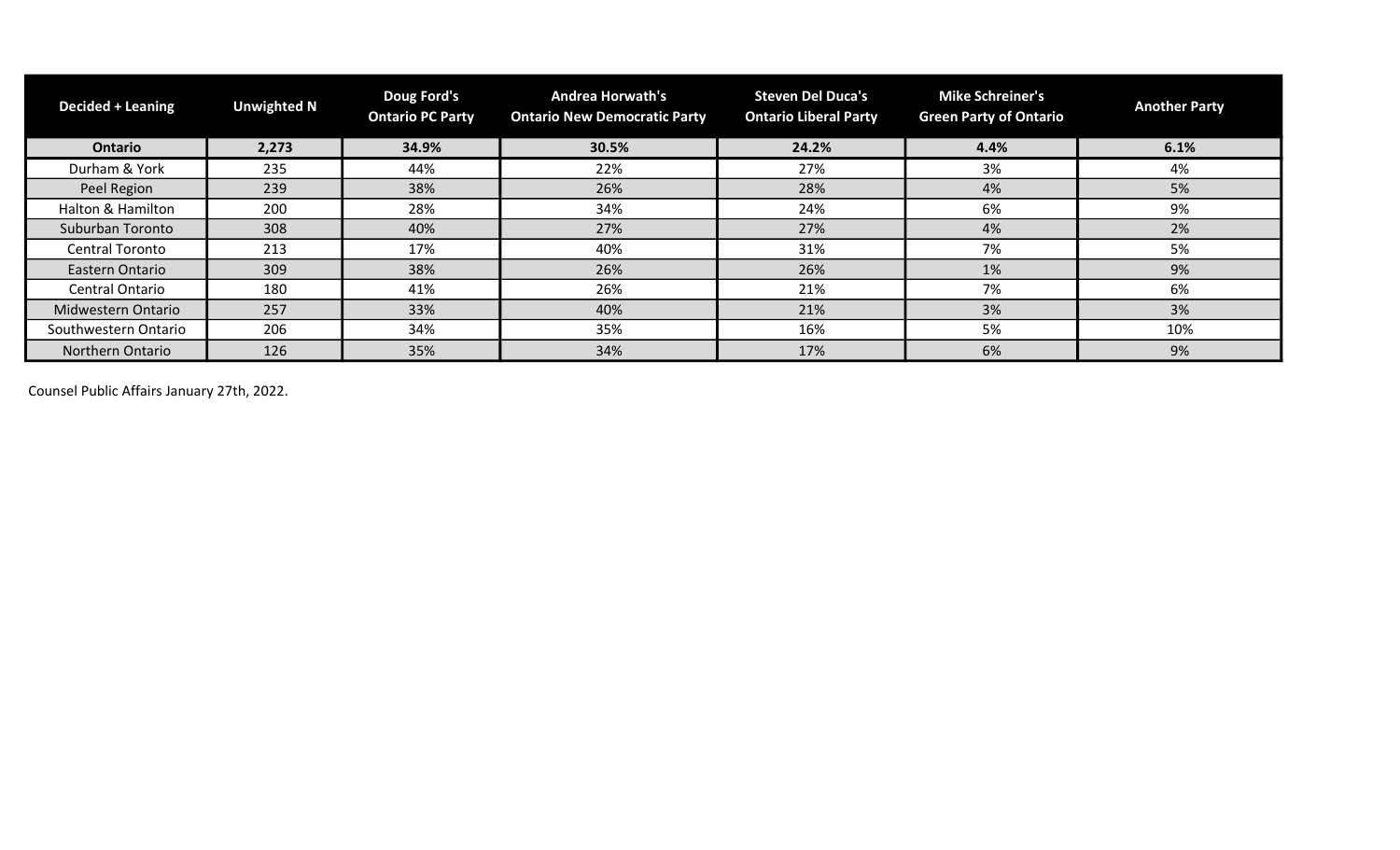| <b>Decided + Leaning</b>           | <b>Unwighted N</b> |       | <b>Doug Ford's</b><br><b>Andrea Horwath's</b><br><b>Ontario PC Party</b><br><b>Ontario New Democratic Party</b> |       | <b>Mike Schreiner's</b><br><b>Green Party of Ontario</b> | <b>Another Party</b> |  |
|------------------------------------|--------------------|-------|-----------------------------------------------------------------------------------------------------------------|-------|----------------------------------------------------------|----------------------|--|
| <b>Ontario</b>                     | 2,273              | 34.9% | 30.5%                                                                                                           | 24.2% | 4.4%                                                     | 6.1%                 |  |
| M 18-34                            | 236                | 34%   | 29%                                                                                                             | 24%   | 5%                                                       | 8%                   |  |
| M 35-54                            | 321                | 34%   | 30%                                                                                                             | 23%   | 6%                                                       | 7%                   |  |
| M 55+                              | 409                | 50%   | 23%                                                                                                             | 23%   | 1%                                                       | 3%                   |  |
| F 18-34                            | 467                | 21%   | 43%                                                                                                             | 19%   | 8%                                                       | 9%                   |  |
| F 35-54                            | 454                | 30%   | 35%                                                                                                             | 25%   | 5%                                                       | 6%                   |  |
| $F 55+$                            | 386                | 36%   | 26%                                                                                                             | 30%   | 3%                                                       | 5%                   |  |
| Visible Minority                   | 619                | 33%   | 31%                                                                                                             | 24%   | 6%                                                       | 6%                   |  |
| Non-Visible Minority               | 1654               | 36%   | 30%                                                                                                             | 24%   | 4%                                                       | 6%                   |  |
| <b>Public Sector Union Member</b>  | 315                | 30%   | 34%                                                                                                             | 23%   | 6%                                                       | 7%                   |  |
| <b>Private Sector Union Member</b> | 194                | 33%   | 27%                                                                                                             | 27%   | 6%                                                       | 7%                   |  |
| Not Unionized                      | 1764               | 36%   | 30%                                                                                                             | 24%   | 4%                                                       | 6%                   |  |
| Males No Children at home          | 719                | 43%   | 29%                                                                                                             | 21%   | 2%                                                       | 5%                   |  |
| Females No Children at home        | 904                | 29%   | 35%                                                                                                             | 26%   | 4%                                                       | 6%                   |  |
| Fathers                            | 247                | 33%   | 24%                                                                                                             | 27%   | 8%                                                       | 7%                   |  |
| Mothers                            | 403                | 32%   | 31%                                                                                                             | 24%   | 7%                                                       | 7%                   |  |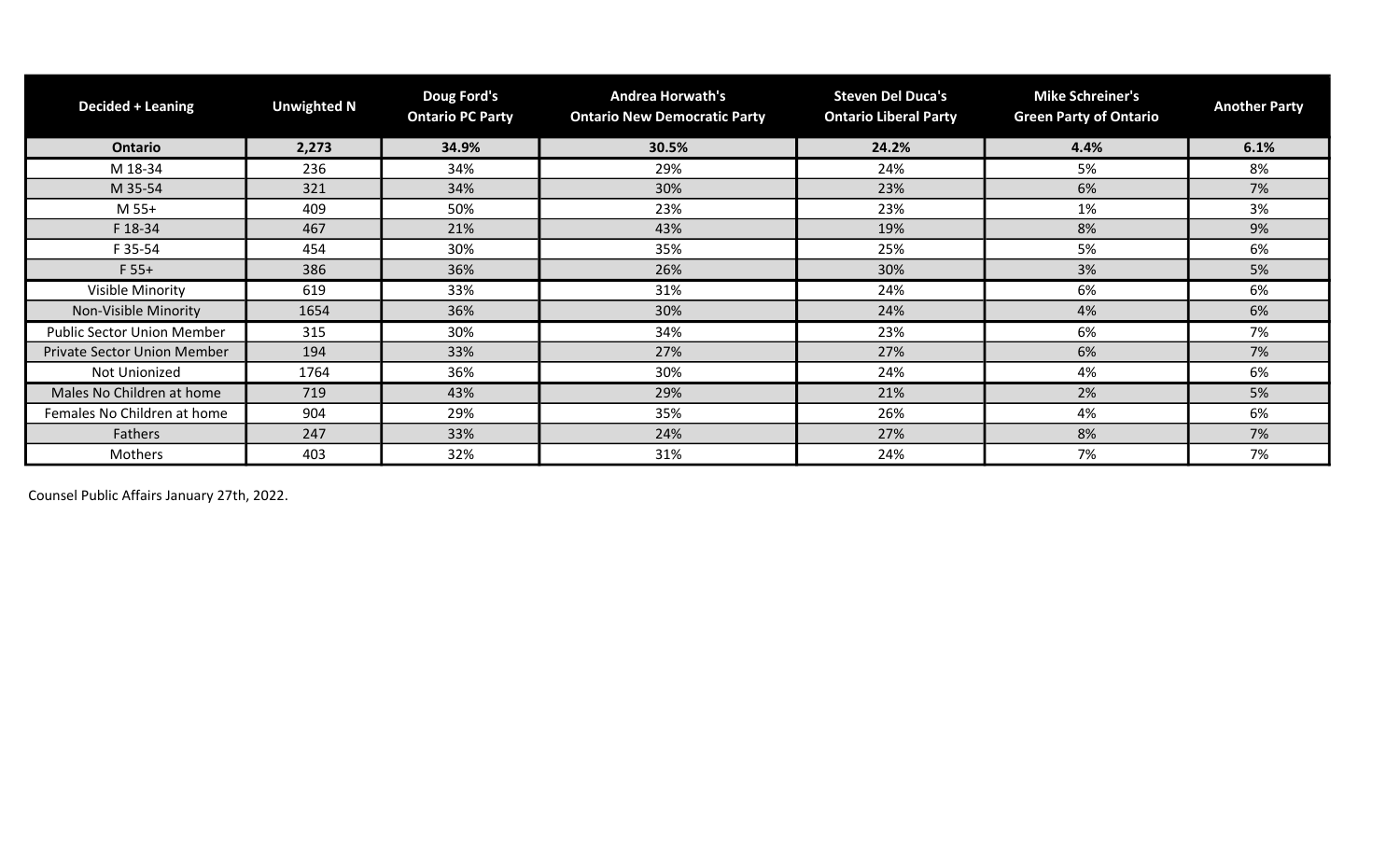| <b>Region</b>        | <b>Unwighted N</b> | <b>OPC Core</b> | <b>OPC Soft</b> | <b>OPC Swing</b> | <b>OPC Unlikely</b> | <b>NDP Core</b> | <b>NDP Soft</b> | <b>NDP Swing</b> | <b>NDP Unlikely</b> | <b>OLP Core</b> | <b>OLP Soft</b> | <b>OLP Swing</b> | <b>OLP Unlikely</b> |
|----------------------|--------------------|-----------------|-----------------|------------------|---------------------|-----------------|-----------------|------------------|---------------------|-----------------|-----------------|------------------|---------------------|
| <b>Ontario</b>       | 2,273              | 21.1%           | 8.4%            | 12.5%            | 58.1%               | 14.9%           | 10.8%           | 19.8%            | 54.5%               | 10.3%           | 10%             | 19%              | 60%                 |
| Durham & York        | 235                | 28%             | 7%              | 13%              | 53%                 | 8%              | 9%              | 21%              | 62%                 | 8%              | 13%             | 18%              | 61%                 |
| Peel Region          | 239                | 17%             | 14%             | 17%              | 52%                 | 11%             | 10%             | 23%              | 56%                 | 13%             | 10%             | 19%              | 58%                 |
| Halton & Hamilton    | 200                | 20%             | 5%              | 11%              | 65%                 | 17%             | 12%             | 21%              | 50%                 | 13%             | 8%              | 16%              | 64%                 |
| Suburban Toronto     | 308                | 22%             | 12%             | 11%              | 55%                 | 13%             | 11%             | 21%              | 56%                 | 12%             | 10%             | 25%              | 53%                 |
| Central Toronto      | 213                | 10%             | 5%              | 12%              | 74%                 | 24%             | 11%             | 17%              | 48%                 | 15%             | 13%             | 25%              | 48%                 |
| Eastern Ontario      | 309                | 22%             | 10%             | 16%              | 53%                 | 11%             | 11%             | 21%              | 58%                 | 12%             | 9%              | 18%              | 61%                 |
| Central Ontario      | 180                | 28%             | 7%              | 9%               | 57%                 | 12%             | 10%             | 19%              | 60%                 | 11%             | 7%              | 14%              | 68%                 |
| Midwestern Ontario   | 257                | 24%             | 5%              | 15%              | 56%                 | 19%             | 16%             | 16%              | 49%                 | 7%              | 12%             | 21%              | 61%                 |
| Southwestern Ontario | 206                | 20%             | 9%              | 10%              | 61%                 | 21%             | 9%              | 18%              | 52%                 | 4%              | 9%              | 17%              | 70%                 |
| Northern Ontario     | 126                | 16%             | 13%             | 7%               | 64%                 | 20%             | 8%              | 22%              | 51%                 | 7%              | 7%              | 21%              | 65%                 |